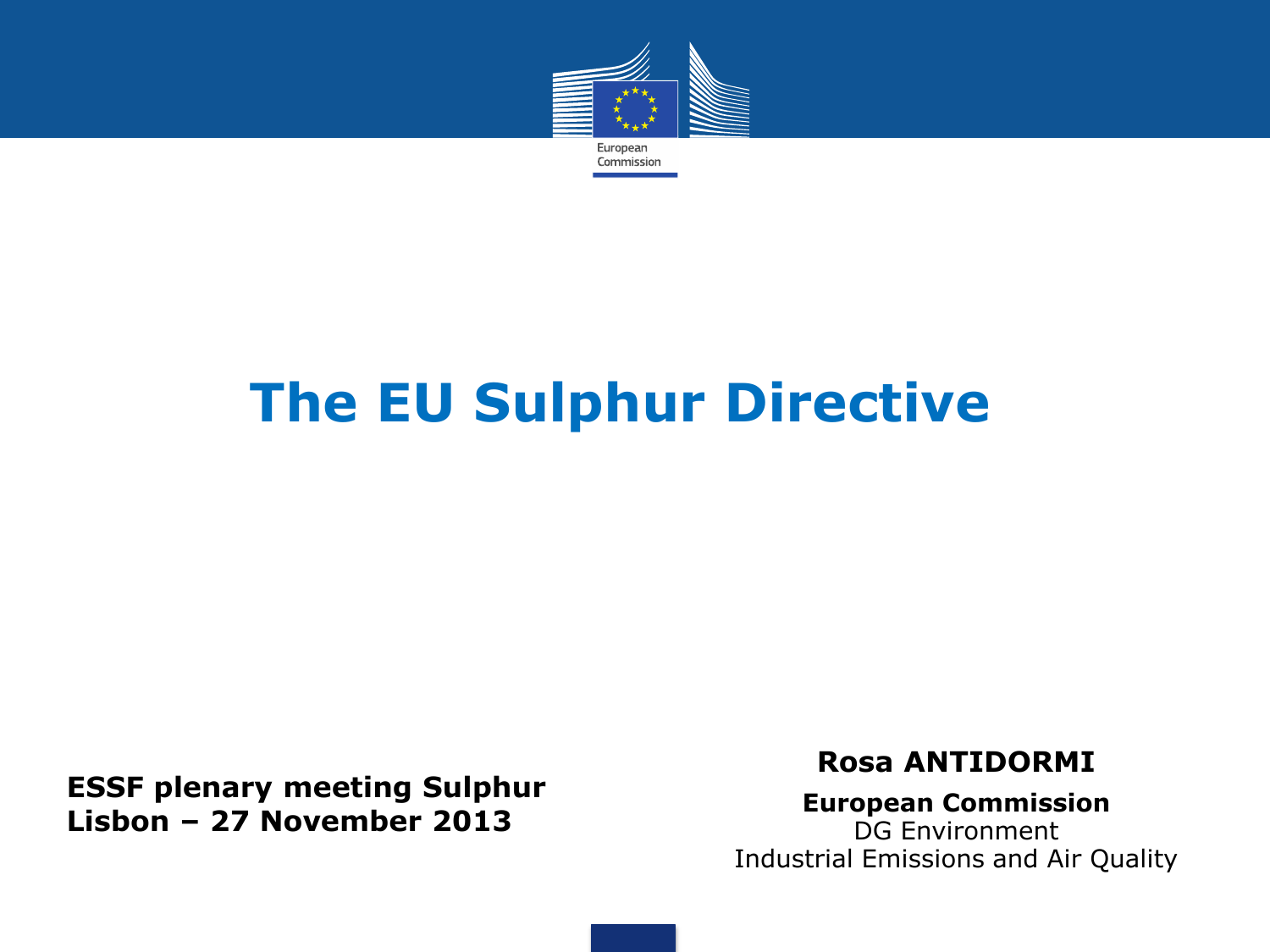

## *Sulphur Content of Marine Fuels* International Policy Framework

#### **IMO MARPOL Annex VI**

- □ Adopted in 1997
- To minimize airborne emissions from ships (SOx, NOx, ODS, VOC, CO2)
- Annex VI entered into force in May 2005
- **Revised Annex VI** with significant tighter emissions limits adopted in October 2008, entered into force in July **2010**
- 72 IMO Parties ratified Annex VI (incl. **24 EU MS**)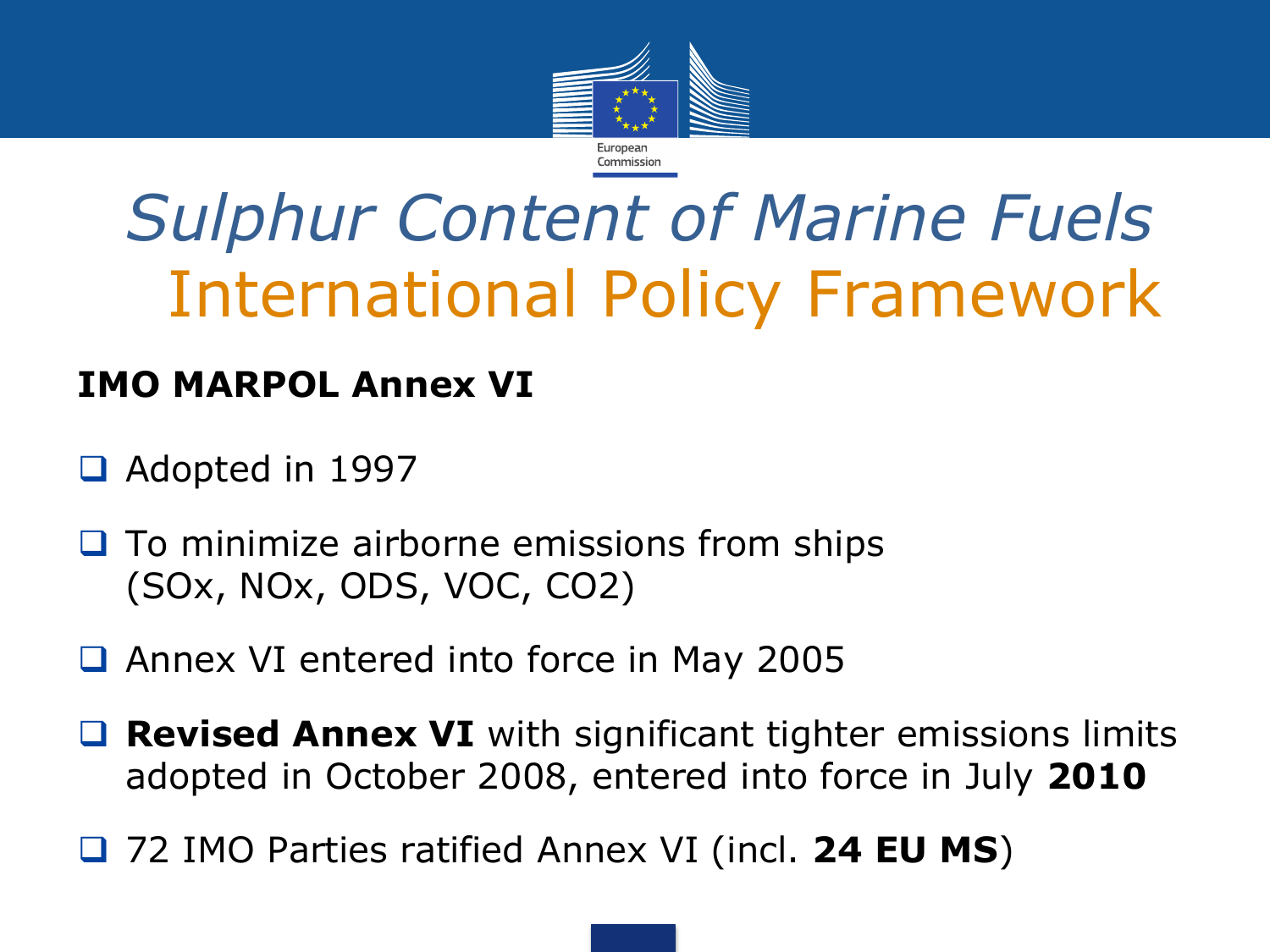

## *Sulphur Content of Marine Fuels* International Policy Framework

### **IMO MARPOL Annex VI – 2008 amendments**

#### **Global sulphur content limits:**

- 3,50% sulphur content from 1/1/2012
- $\blacksquare$  0,50% from after  $1/1/2020$  (subject to avail. Assessment)

### **SECA sulphur content limits:**

- **1,00% after 1/7/2010**
- 0,10% after 1/1/2015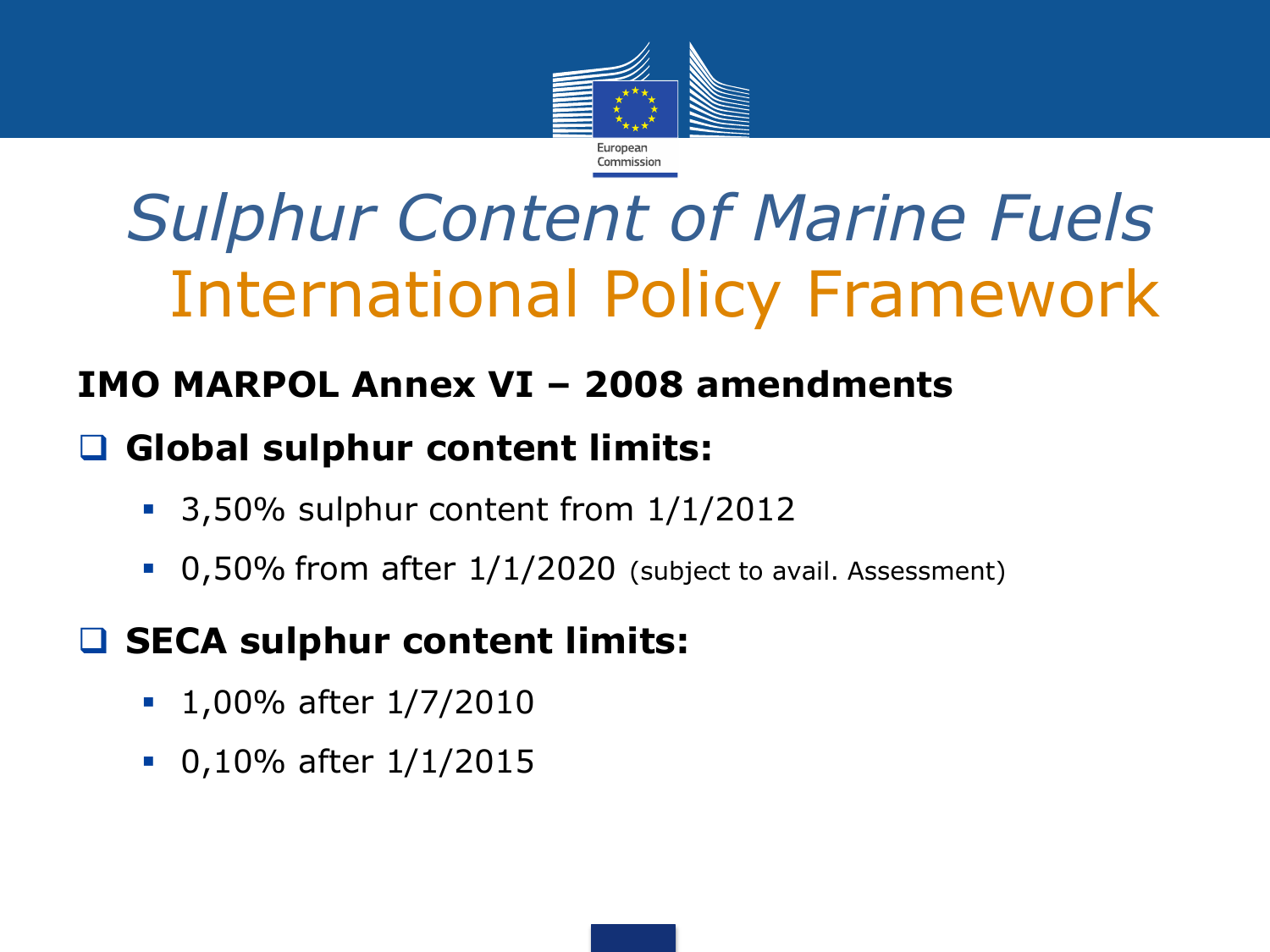

#### **The EU Sulphur Directive 1999/32/EC**

- $\Box$  Sulphur content in heavy fuels and gas oil, including marine gas oil, regulated in the EU since early 2000
- Amended by **Directive 2005/33/EC** & **Directive 2012/33/EU** to align with the Marpol revisions (1997 and 2008 changes)
- $\Box$  Main objective of the revisions was bringing EU legislation in line with the Marpol revisions (1997 and 2008 changes)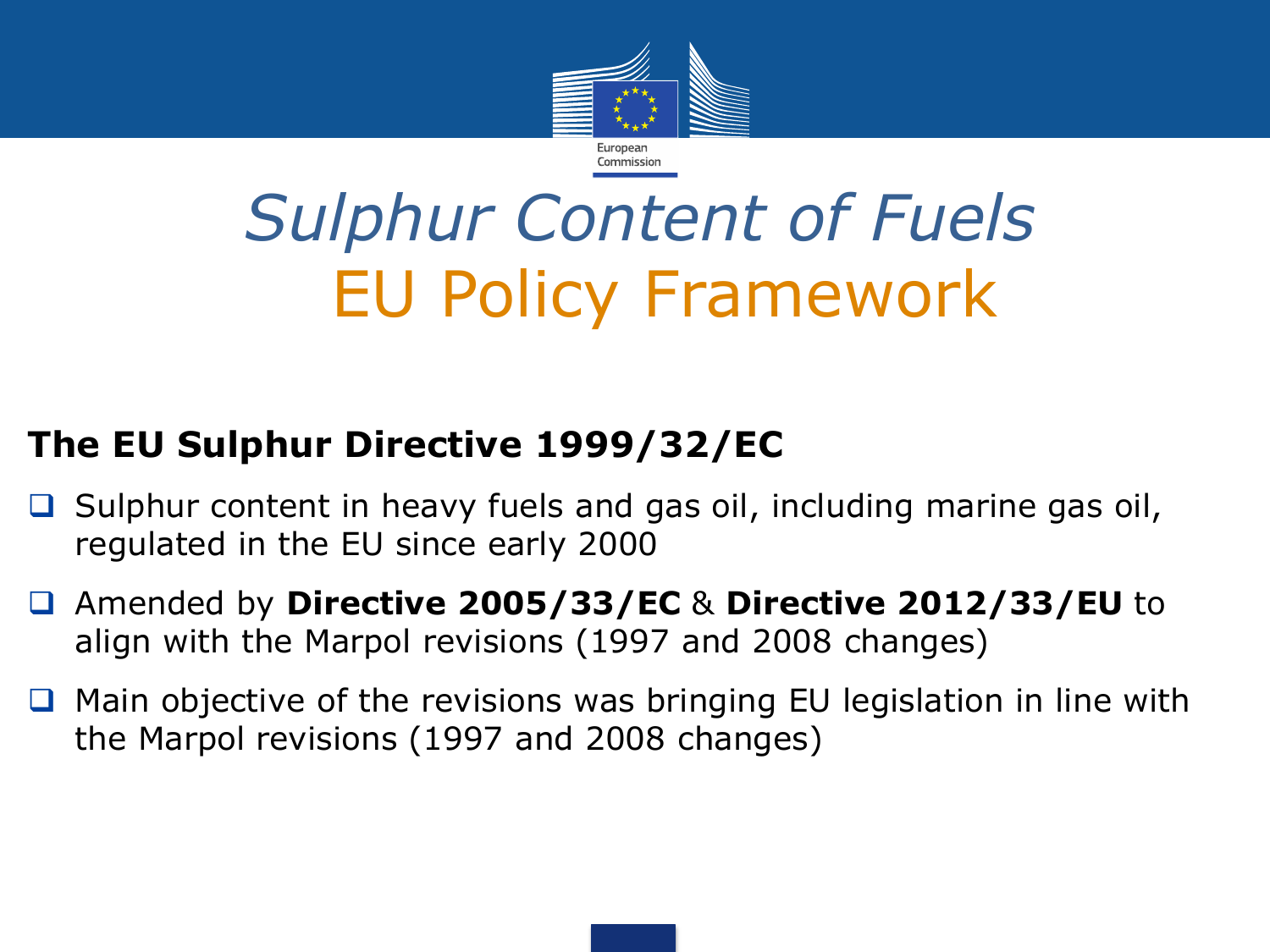

#### **Directive 2005/33/EC** introduced:

- **Specific reference to marine fuels**
- **SECA requirement** in EU legislation (1,50% of S content),
- **New EU Sulphur ECAs:** Baltic in 2006 & North Sea and Channel in 2007
- 0,10% sulphur content for **ships at berth** and 1,50% for **passenger ships**
- **Examplementation** by MS
- Coordination with **enforcement** based on international maritime law *(Port State Control)*
- Reference to **alternative compliance** through emission abatement technologies for ships, …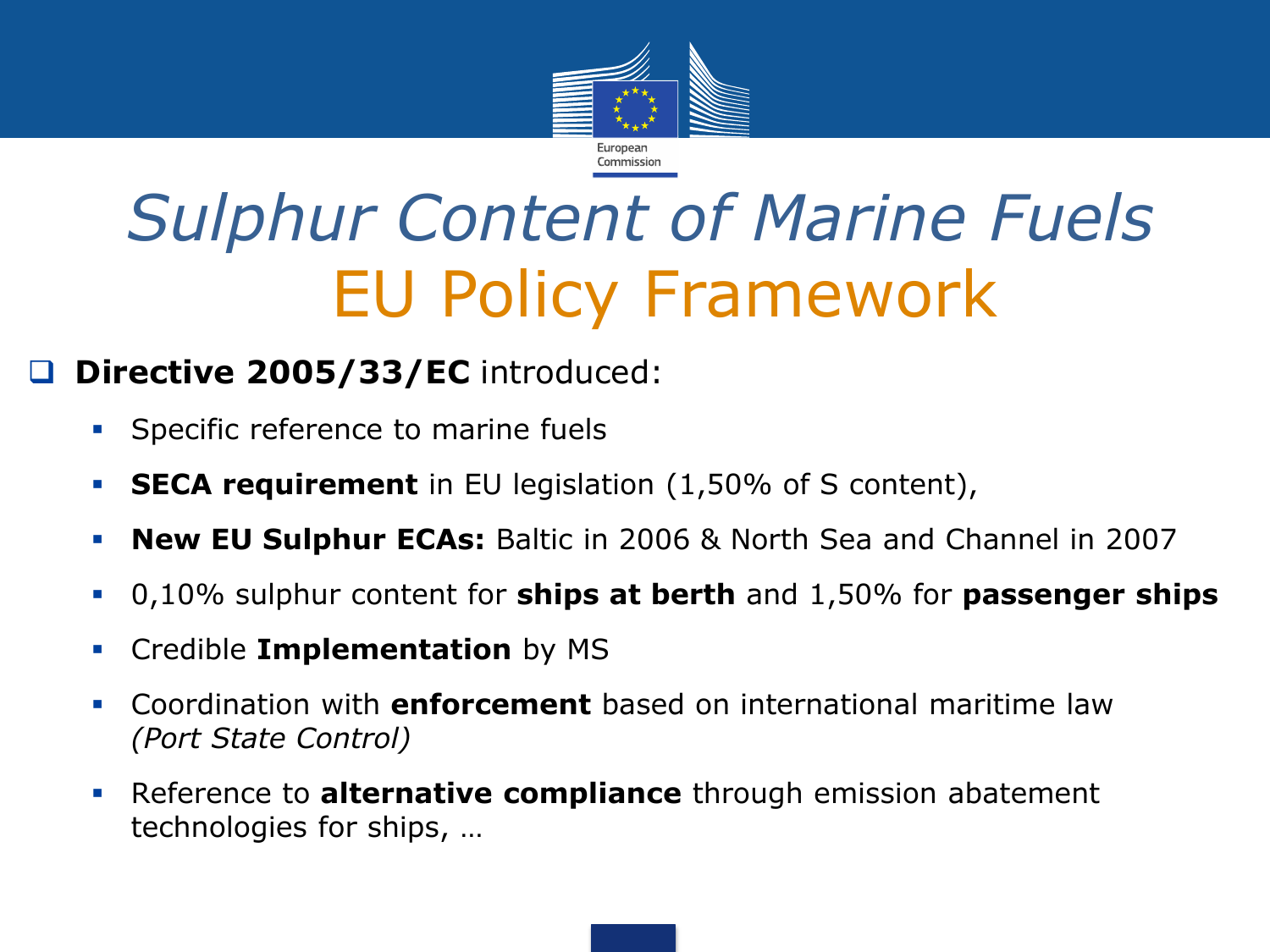

#### **Directive 2012/33/EC**

- Adopted in Nov. 2012, **to be transposed by MS by June 2014**
- **1.00%** until December **2014** and **0.10%** as from January **2015** for SECAs
- **3,50%** as of June 2014 and **0,50%** as of January **2020**
- $\Box$  as of June 2014 marine fuel with the sulphur content which exceeds the general standard of **3,50 %** by mass should not be allowed for use in the Union, except for fuels supplied to ships using emission abatement methods operating in closed mode.
- $\Box$  0,10% sulphur content for ships at berth and 1,50% for passenger ships **maintained** till 2020
- $\Box$  Commission shall consider the potential for reducing air pollution as part of its general air quality policy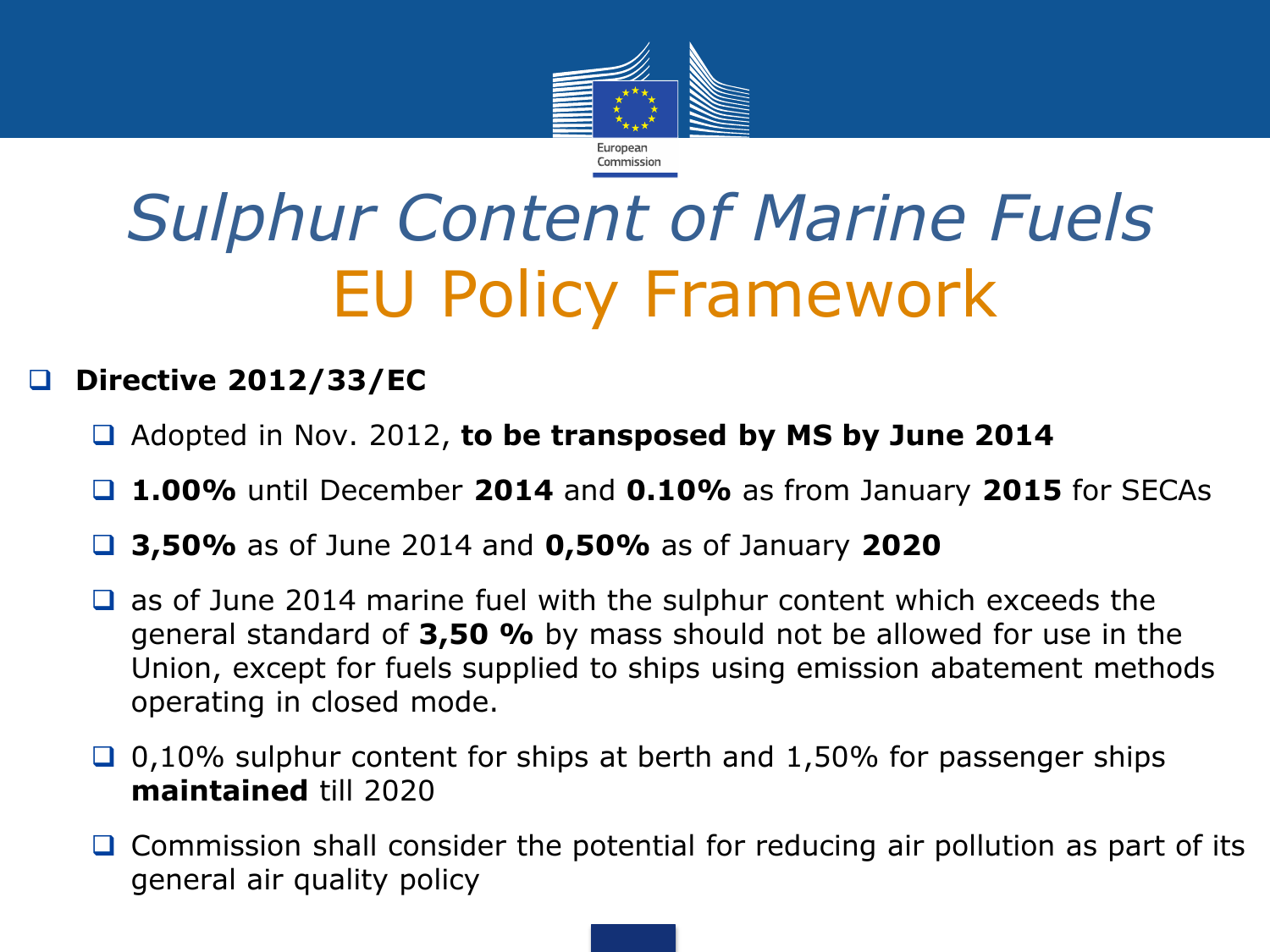

#### **Directive 2012/33/EC –Implementation**

- $\Box$  Stronger monitoring, effective inspection and enforcement regime to ensure proper implementation
- $\Box$  The S Directive empowers the Commission to adopt implementing acts concerning:
	- **Sampling** and **Analysis** strategies (frequency, methods, representative sample definition)
	- **Reporting** (content and format of the annual MS report to the Commission on fuel quality)
- **Enforcement** (effective, proportionate and dissuasive fines should at least deprive those responsible of the economic benefits derived from their infringement)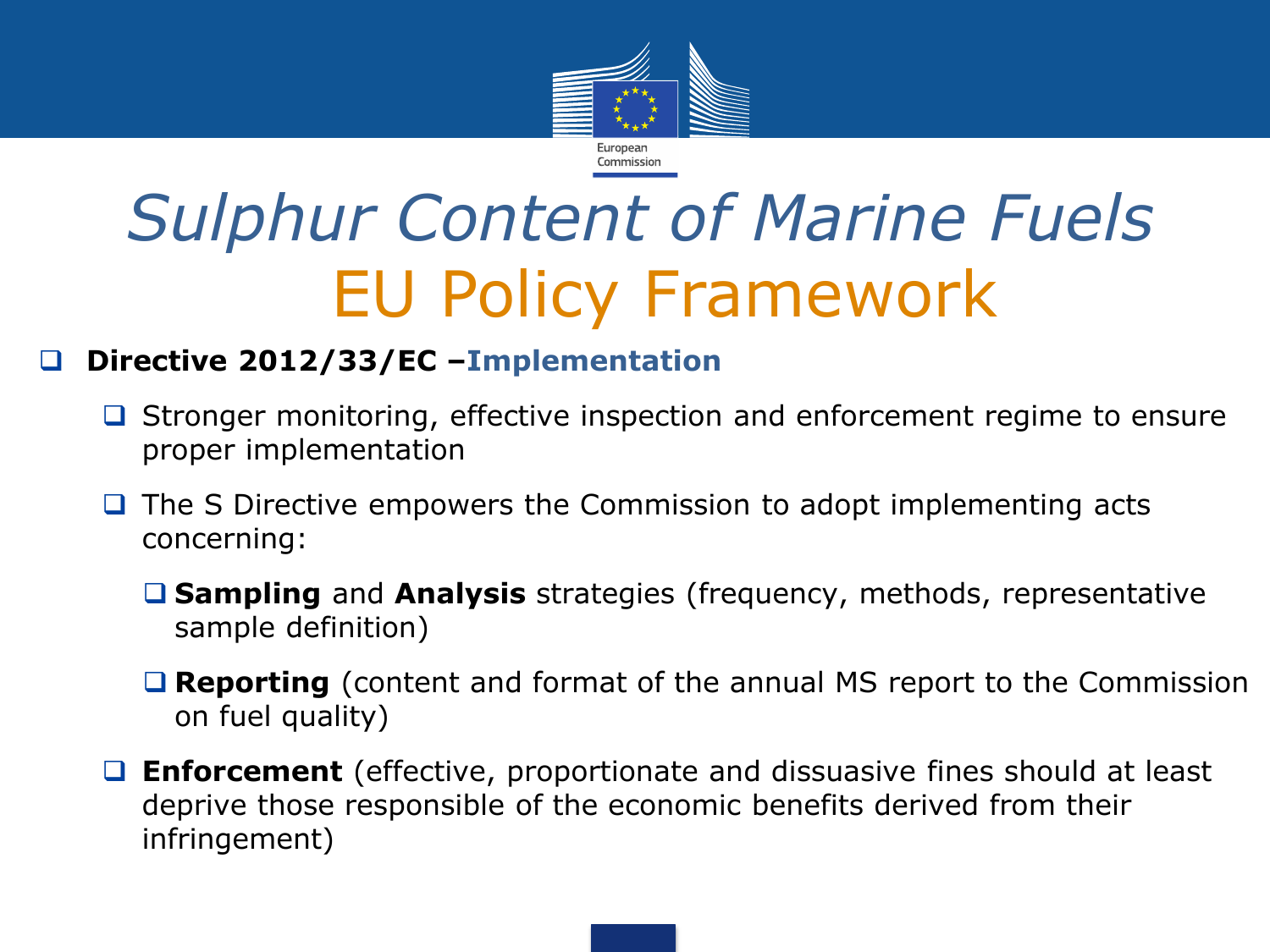

#### **Directive 2012/33/EC –Alternative compliance methods**

- $\Box$  Access to emission abatement methods should be facilitated (recital)
- $\Box$  The Commission should promote the testing and development of emission abatement methods (recital)
- $\Box$  Alternative compliance methods have to be:
	- **D** Verifiable
	- **Quantifiable**
	- **Enforceable**
- $\Box$  The Commission shall develop appropriate measure to promote and facilitate compliance with the environmental standards of the Directive